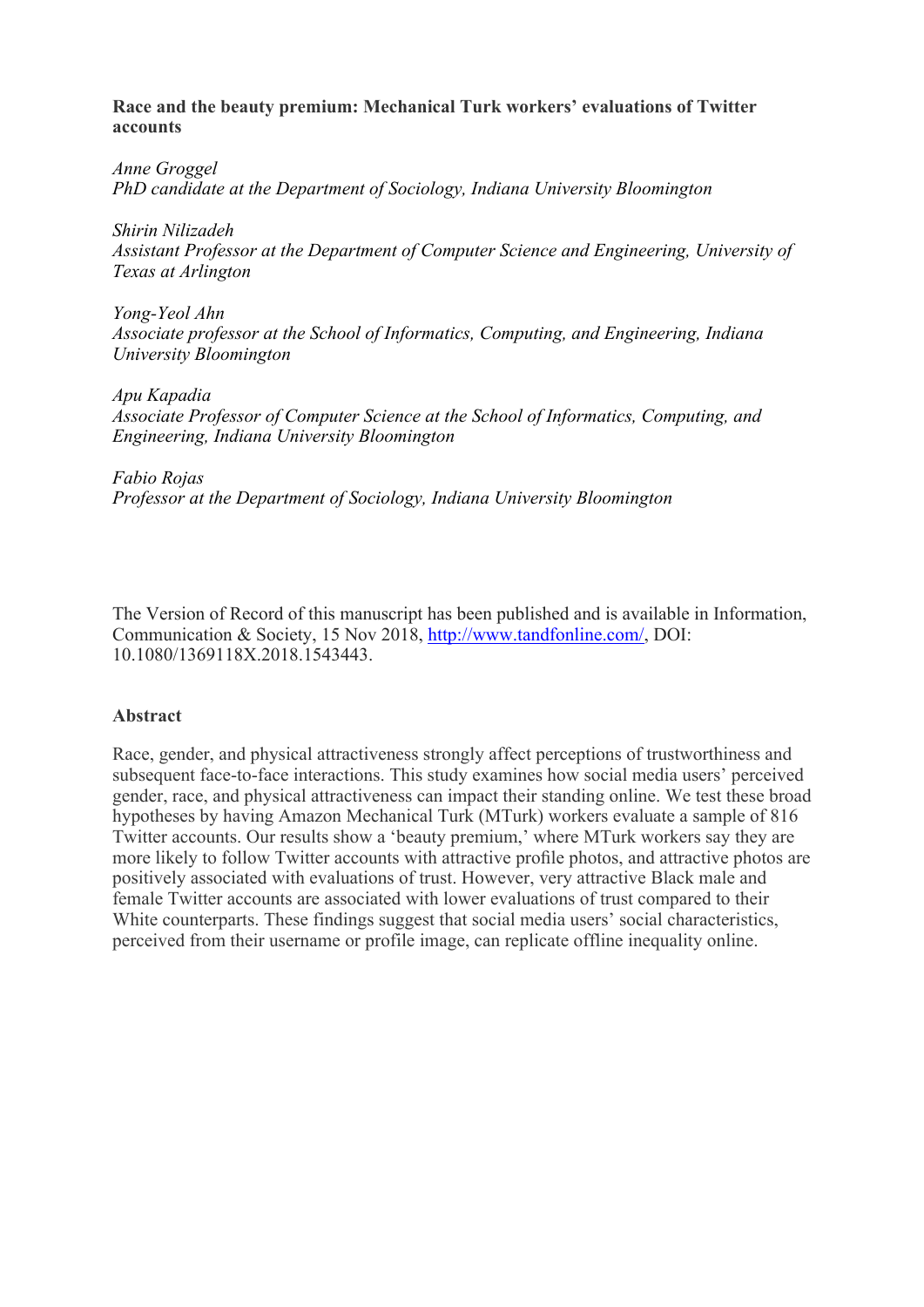#### **Introduction**

Research on face-to face interactions, such as job interviews, has found that race, gender, and attractiveness strongly affect perceptions of competence, trustworthiness, and personality traits (Segal-Caspi, Roccas, & Sagiv, 2012; Zarghooni, 2007). It is important to understand the role these social characteristics play online as social media becomes a dominant information source (Silverman & Singer-Vine, 2016). To understand how users evaluate Twitter accounts, we investigate the significance of their username or profile image as social cues. Individuals are dependent on these cues to classify whether someone is similar to himself or herself and perceive credibility online (Lin, Spence, & Lachlan, 2016; Walther & Jang, 2012). These cues take on greater importance because Internet users often do not personally know the source of the information (Metzger, Flanagin, & Medders, 2010). While scholars have examined gender differences in Twitter behavior, such as comparing male and female journalists' interactivity (Parmelee, Roman, Beasley, & Perkins, 2017), the consequences of whether one is perceived as a man, woman, or unattractive online remains undertheorized. We build upon scholarship on credibility of a source and their content as a perception (Fogg & Tseng, 1999) by examining the potential consequences of Twitter users' perceived social characteristics through MTurk workers' evaluations.

First, we examine whether workers are more likely to express a desire to follow trustworthy Twitter accounts. Second, we explore how Twitter users' perceived race, gender, and attractiveness influence evaluations of trust and potential visibility. Lastly, we study the effect of MTurk workers' self-reported race since in-groups social boundaries influence evaluations of trust and individuals often exhibit a preference for similar others offline (Lazarsfeld & Merton, 1954; McPherson, Smith-Lovin, & Cook, 2001).

#### **Data and methods**

Through the crowdsourcing platform Amazon Mechanical Turk, workers were paid to evaluate 816 Twitter profiles. Each worker evaluated a total of three profiles and three workers randomly evaluated each profile. Workers were US residents and at least 18 years old and answered questions about the accounts' username, name, profile description, profile image, and an attention check question asking whether a profile image had been uploaded. We obtained a sample stratified by followers from an initial sample of Twitter's 'Gardenhose' stream in February 2015 and who selected English as their language. The 'Gardenhose' stream is a 10% sample of Twitter's entire public stream (McKelvey & Menczer, 2013).

We used mixed effects logistic regression models with weights for workers and Twitter accounts and ran models including an interaction between race, gender, and physical attractiveness to compare types of Twitter accounts. Our variables of interest were how trustworthy MTurk workers perceived a Twitter account and the likelihood that they would follow the account. Because many factors can affect these outcomes, we incorporate the following control variables: account's total number of tweets, account age (years), whether the user had a description, had a URL, profile provided a location, the number of accounts that the user followed, and whether the account user was a verified account. Models examining whether the worker would follow the account include measures of trustworthiness, whether they could use the profile image to identify this person in public, whether they could use the account to establish a person's real identity, and workers' gender and race. A summary of how variables were coded is provided in Table 1.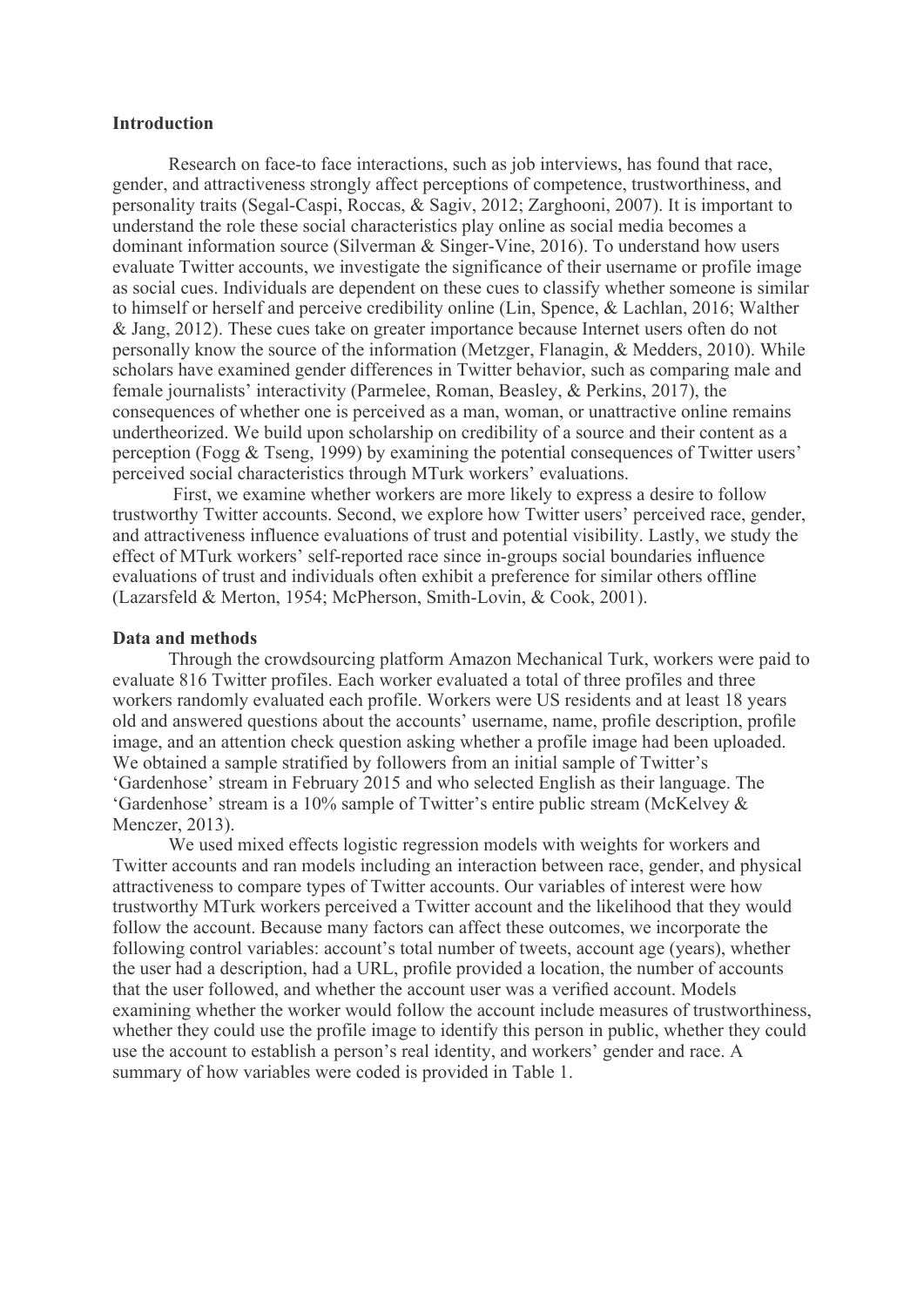| <b>Table 1: Summary of Variables</b> |                                                                                                                             |                                                                                                                                                                                                                                     |                                                                                                                                                                                                                              |  |  |  |  |
|--------------------------------------|-----------------------------------------------------------------------------------------------------------------------------|-------------------------------------------------------------------------------------------------------------------------------------------------------------------------------------------------------------------------------------|------------------------------------------------------------------------------------------------------------------------------------------------------------------------------------------------------------------------------|--|--|--|--|
|                                      | <b>Description</b>                                                                                                          | <b>Variable Categories</b>                                                                                                                                                                                                          | <b>Notes</b>                                                                                                                                                                                                                 |  |  |  |  |
| Trust<br>Desire to<br>Follow         | How trustworthy is<br>the man/woman?<br>How likely are you<br>follow<br>this<br>to                                          | 0-untrustworthy and very<br>untrustworthy, 1-above<br>average, trustworthy, and<br>very trustworthy<br>0- unsure, unlikely, and<br>very unlikely, 1- very                                                                           |                                                                                                                                                                                                                              |  |  |  |  |
| Gender                               | account?<br>Workers estimate<br>gender based on<br>the profile image,<br>description,<br>username, and<br>name.             | likely and likely<br>0-Male, 1-Female, 2-<br>Ambiguous                                                                                                                                                                              | If the combined<br>characteristics had 50%<br>or more agreement then<br>the account was<br>classified into binary<br>gender categories.<br>Accounts that did not<br>match this threshold<br>were classified as<br>ambiguous. |  |  |  |  |
| Race                                 | Please indicate<br>whether the adult<br>pictured in the<br>profile appears to<br>be: (list of racial<br>categories)         | 0-White, 1-Black, 2-<br>Other racial category                                                                                                                                                                                       | Other racial category<br>consists of American<br>Indian, Alaska Native,<br>Asian, or Native<br>Hawaiian Pacific<br>Islander.                                                                                                 |  |  |  |  |
| Attractiveness                       | How physically<br>attractive is the<br>man/woman?                                                                           | 1-Very Unattractive, 2-<br>Unattractive, 3-about<br>average, 4-Attractive, 5-<br>Very attractive                                                                                                                                    | We created variables of<br>female, male, and<br>overall attractiveness.                                                                                                                                                      |  |  |  |  |
| White Homophily                      | $N\!/\!A$                                                                                                                   | 0-White worker evaluated<br>White account, 1- White<br>worker evaluated Black<br>accounts, 2-White worker<br>evaluated account<br>classified as American<br>Indian, Alaska Native,<br>Asian, or Native<br>Hawaiian Pacific Islander | Racial homophily<br>limited to the<br>evaluations of White<br>workers because our<br>worker sample was<br>predominantly White.                                                                                               |  |  |  |  |
| Person in<br>Public                  | How easy or<br>difficult would it<br>be to use this<br>profile image to<br><i>identify this person</i><br><i>in public?</i> | 0-difficult<br>or<br>very<br>difficult, 1- very<br>easy,<br>easy, or neither                                                                                                                                                        |                                                                                                                                                                                                                              |  |  |  |  |
| Real Identity                        | How easy or<br>difficult would it<br>be to use this<br>account to<br>establish a<br>person's real<br><i>identity?</i>       | 0-difficult or very<br>difficult,<br>1- very easy,<br>easy, or neither                                                                                                                                                              |                                                                                                                                                                                                                              |  |  |  |  |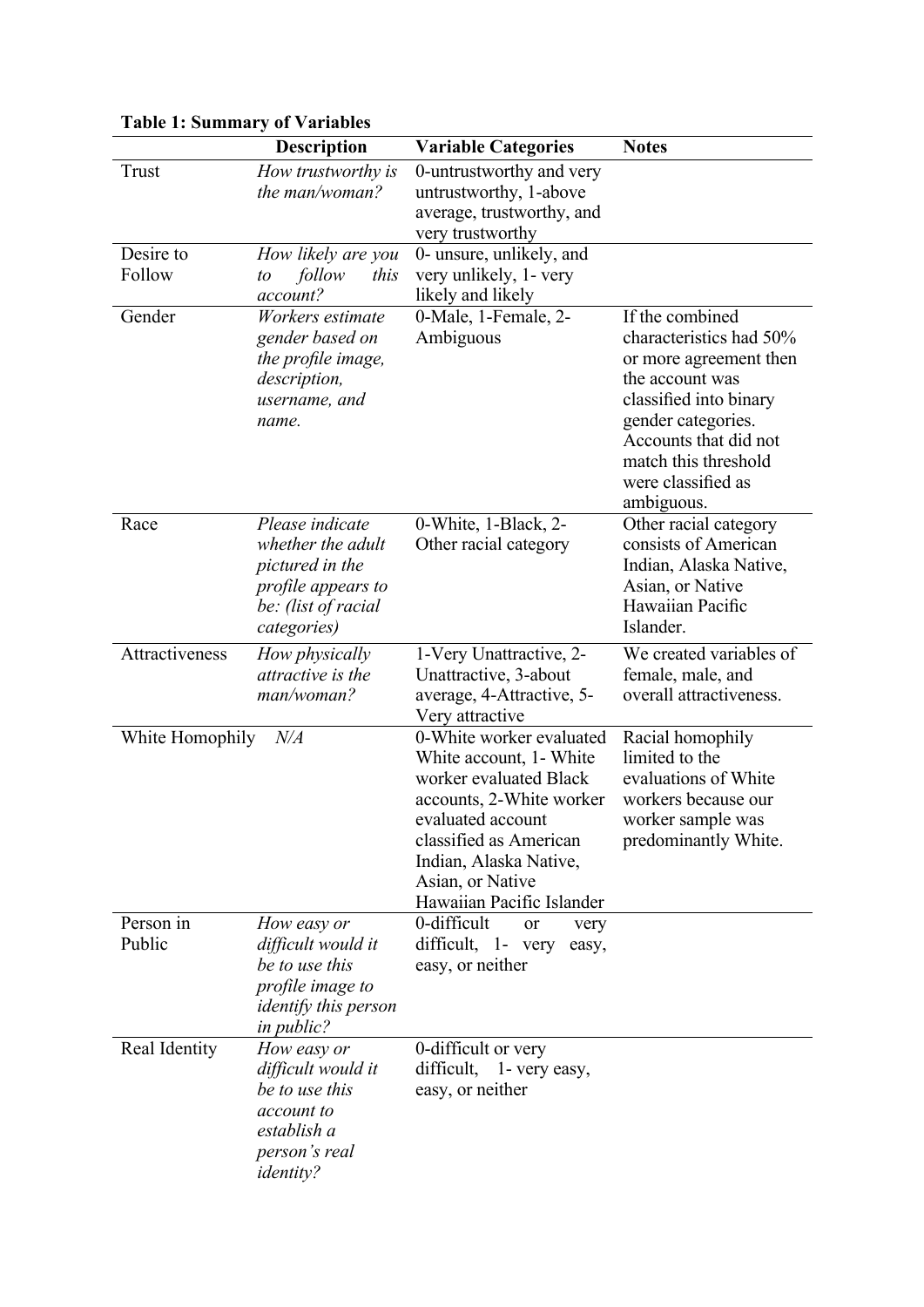## **Results**

Approximately 50% of our sample was classified into binary gender categories. Table 2shows that about 25% are perceived as female and 25% as male. 35% of our sample was classified as White, 54% of the sample was Black.

| 0.25<br>Male<br>$\boldsymbol{0}$<br>1<br>$\overline{\phantom{a}}$<br>Female<br>0.25<br>$\boldsymbol{0}$<br>1<br>0.50<br>1<br>Gender Ambiguous<br>$\boldsymbol{0}$<br>White<br>0.35<br>$\boldsymbol{0}$<br>1<br><b>Black</b><br>0.54<br>1<br>$\boldsymbol{0}$<br><b>Other Races</b><br>0.10<br>1<br>$\theta$<br>5<br>0.75<br>Male Attractiveness<br>3.14<br>1<br>0.02<br>Very Unattractive<br>0.12<br>Unattractive<br>0.58<br><b>About Average</b><br>0.25<br>Attractive<br>0.03<br>Very Attractive<br>5<br>0.85<br><b>Female Attractiveness</b><br>3.66<br>1<br>0.01<br>Very Unattractive<br>Unattractive<br>0.06<br>0.33<br><b>About Average</b><br>0.44<br>Attractive<br>0.15<br>Very Attractive<br>5<br>0.73<br><b>Male Trustworthiness</b><br>3.09<br>1<br>0.02<br>Very Untrustworthy<br>0.13<br>Untrustworthy<br>0.60<br><b>About Average</b><br>0.22<br>Trustworthy<br>Very Trustworthy<br>0.02<br>5<br><b>Female Trustworthiness</b><br>3.24<br>0.69<br>1<br>0.01<br>Very Untrustworthy<br>0.07<br>Untrustworthy<br>0.62<br>About Average<br>0.26<br>Trustworthy<br>Very Trustworthy<br>0.04<br>5<br>Worker Follow<br>0.98<br>1.80<br>1<br>Very Unlikely<br>0.49<br>Unlikely<br>0.30<br>0.13<br>Unsure<br>Likely<br>0.06<br>Very Likely<br>0.01<br>733.31<br>1648.11<br>Friends<br>1<br>24,868<br>1.83<br>Account Age (years)<br>3.61<br>8<br>$\boldsymbol{0}$<br><b>Status Updates</b><br>9793.12<br>17879.36<br>189,485<br>1<br>Verified Account<br>0.01<br>$\boldsymbol{0}$<br>1<br>Has Description<br>0.96<br>$\theta$<br>1<br>Has URL<br>0.29<br>1<br>$\theta$<br>Has Location<br>0.91<br>1<br>$\theta$<br>Has Image<br>0.99<br>$\boldsymbol{0}$<br>1<br>Person in Public<br>5<br>3.32<br>0.98<br>1<br>5<br>Real Identity<br>3.49<br>0.81<br>1 | rabic 2. Descriptive Statistics | Mean | Std | Minimum | Maximum |
|------------------------------------------------------------------------------------------------------------------------------------------------------------------------------------------------------------------------------------------------------------------------------------------------------------------------------------------------------------------------------------------------------------------------------------------------------------------------------------------------------------------------------------------------------------------------------------------------------------------------------------------------------------------------------------------------------------------------------------------------------------------------------------------------------------------------------------------------------------------------------------------------------------------------------------------------------------------------------------------------------------------------------------------------------------------------------------------------------------------------------------------------------------------------------------------------------------------------------------------------------------------------------------------------------------------------------------------------------------------------------------------------------------------------------------------------------------------------------------------------------------------------------------------------------------------------------------------------------------------------------------------------------------------------------------------------------------------------------------------------------------|---------------------------------|------|-----|---------|---------|
|                                                                                                                                                                                                                                                                                                                                                                                                                                                                                                                                                                                                                                                                                                                                                                                                                                                                                                                                                                                                                                                                                                                                                                                                                                                                                                                                                                                                                                                                                                                                                                                                                                                                                                                                                            |                                 |      |     |         |         |
|                                                                                                                                                                                                                                                                                                                                                                                                                                                                                                                                                                                                                                                                                                                                                                                                                                                                                                                                                                                                                                                                                                                                                                                                                                                                                                                                                                                                                                                                                                                                                                                                                                                                                                                                                            |                                 |      |     |         |         |
|                                                                                                                                                                                                                                                                                                                                                                                                                                                                                                                                                                                                                                                                                                                                                                                                                                                                                                                                                                                                                                                                                                                                                                                                                                                                                                                                                                                                                                                                                                                                                                                                                                                                                                                                                            |                                 |      |     |         |         |
|                                                                                                                                                                                                                                                                                                                                                                                                                                                                                                                                                                                                                                                                                                                                                                                                                                                                                                                                                                                                                                                                                                                                                                                                                                                                                                                                                                                                                                                                                                                                                                                                                                                                                                                                                            |                                 |      |     |         |         |
|                                                                                                                                                                                                                                                                                                                                                                                                                                                                                                                                                                                                                                                                                                                                                                                                                                                                                                                                                                                                                                                                                                                                                                                                                                                                                                                                                                                                                                                                                                                                                                                                                                                                                                                                                            |                                 |      |     |         |         |
|                                                                                                                                                                                                                                                                                                                                                                                                                                                                                                                                                                                                                                                                                                                                                                                                                                                                                                                                                                                                                                                                                                                                                                                                                                                                                                                                                                                                                                                                                                                                                                                                                                                                                                                                                            |                                 |      |     |         |         |
|                                                                                                                                                                                                                                                                                                                                                                                                                                                                                                                                                                                                                                                                                                                                                                                                                                                                                                                                                                                                                                                                                                                                                                                                                                                                                                                                                                                                                                                                                                                                                                                                                                                                                                                                                            |                                 |      |     |         |         |
|                                                                                                                                                                                                                                                                                                                                                                                                                                                                                                                                                                                                                                                                                                                                                                                                                                                                                                                                                                                                                                                                                                                                                                                                                                                                                                                                                                                                                                                                                                                                                                                                                                                                                                                                                            |                                 |      |     |         |         |
|                                                                                                                                                                                                                                                                                                                                                                                                                                                                                                                                                                                                                                                                                                                                                                                                                                                                                                                                                                                                                                                                                                                                                                                                                                                                                                                                                                                                                                                                                                                                                                                                                                                                                                                                                            |                                 |      |     |         |         |
|                                                                                                                                                                                                                                                                                                                                                                                                                                                                                                                                                                                                                                                                                                                                                                                                                                                                                                                                                                                                                                                                                                                                                                                                                                                                                                                                                                                                                                                                                                                                                                                                                                                                                                                                                            |                                 |      |     |         |         |
|                                                                                                                                                                                                                                                                                                                                                                                                                                                                                                                                                                                                                                                                                                                                                                                                                                                                                                                                                                                                                                                                                                                                                                                                                                                                                                                                                                                                                                                                                                                                                                                                                                                                                                                                                            |                                 |      |     |         |         |
|                                                                                                                                                                                                                                                                                                                                                                                                                                                                                                                                                                                                                                                                                                                                                                                                                                                                                                                                                                                                                                                                                                                                                                                                                                                                                                                                                                                                                                                                                                                                                                                                                                                                                                                                                            |                                 |      |     |         |         |
|                                                                                                                                                                                                                                                                                                                                                                                                                                                                                                                                                                                                                                                                                                                                                                                                                                                                                                                                                                                                                                                                                                                                                                                                                                                                                                                                                                                                                                                                                                                                                                                                                                                                                                                                                            |                                 |      |     |         |         |
|                                                                                                                                                                                                                                                                                                                                                                                                                                                                                                                                                                                                                                                                                                                                                                                                                                                                                                                                                                                                                                                                                                                                                                                                                                                                                                                                                                                                                                                                                                                                                                                                                                                                                                                                                            |                                 |      |     |         |         |
|                                                                                                                                                                                                                                                                                                                                                                                                                                                                                                                                                                                                                                                                                                                                                                                                                                                                                                                                                                                                                                                                                                                                                                                                                                                                                                                                                                                                                                                                                                                                                                                                                                                                                                                                                            |                                 |      |     |         |         |
|                                                                                                                                                                                                                                                                                                                                                                                                                                                                                                                                                                                                                                                                                                                                                                                                                                                                                                                                                                                                                                                                                                                                                                                                                                                                                                                                                                                                                                                                                                                                                                                                                                                                                                                                                            |                                 |      |     |         |         |
|                                                                                                                                                                                                                                                                                                                                                                                                                                                                                                                                                                                                                                                                                                                                                                                                                                                                                                                                                                                                                                                                                                                                                                                                                                                                                                                                                                                                                                                                                                                                                                                                                                                                                                                                                            |                                 |      |     |         |         |
|                                                                                                                                                                                                                                                                                                                                                                                                                                                                                                                                                                                                                                                                                                                                                                                                                                                                                                                                                                                                                                                                                                                                                                                                                                                                                                                                                                                                                                                                                                                                                                                                                                                                                                                                                            |                                 |      |     |         |         |
|                                                                                                                                                                                                                                                                                                                                                                                                                                                                                                                                                                                                                                                                                                                                                                                                                                                                                                                                                                                                                                                                                                                                                                                                                                                                                                                                                                                                                                                                                                                                                                                                                                                                                                                                                            |                                 |      |     |         |         |
|                                                                                                                                                                                                                                                                                                                                                                                                                                                                                                                                                                                                                                                                                                                                                                                                                                                                                                                                                                                                                                                                                                                                                                                                                                                                                                                                                                                                                                                                                                                                                                                                                                                                                                                                                            |                                 |      |     |         |         |
|                                                                                                                                                                                                                                                                                                                                                                                                                                                                                                                                                                                                                                                                                                                                                                                                                                                                                                                                                                                                                                                                                                                                                                                                                                                                                                                                                                                                                                                                                                                                                                                                                                                                                                                                                            |                                 |      |     |         |         |
|                                                                                                                                                                                                                                                                                                                                                                                                                                                                                                                                                                                                                                                                                                                                                                                                                                                                                                                                                                                                                                                                                                                                                                                                                                                                                                                                                                                                                                                                                                                                                                                                                                                                                                                                                            |                                 |      |     |         |         |
|                                                                                                                                                                                                                                                                                                                                                                                                                                                                                                                                                                                                                                                                                                                                                                                                                                                                                                                                                                                                                                                                                                                                                                                                                                                                                                                                                                                                                                                                                                                                                                                                                                                                                                                                                            |                                 |      |     |         |         |
|                                                                                                                                                                                                                                                                                                                                                                                                                                                                                                                                                                                                                                                                                                                                                                                                                                                                                                                                                                                                                                                                                                                                                                                                                                                                                                                                                                                                                                                                                                                                                                                                                                                                                                                                                            |                                 |      |     |         |         |
|                                                                                                                                                                                                                                                                                                                                                                                                                                                                                                                                                                                                                                                                                                                                                                                                                                                                                                                                                                                                                                                                                                                                                                                                                                                                                                                                                                                                                                                                                                                                                                                                                                                                                                                                                            |                                 |      |     |         |         |
|                                                                                                                                                                                                                                                                                                                                                                                                                                                                                                                                                                                                                                                                                                                                                                                                                                                                                                                                                                                                                                                                                                                                                                                                                                                                                                                                                                                                                                                                                                                                                                                                                                                                                                                                                            |                                 |      |     |         |         |
|                                                                                                                                                                                                                                                                                                                                                                                                                                                                                                                                                                                                                                                                                                                                                                                                                                                                                                                                                                                                                                                                                                                                                                                                                                                                                                                                                                                                                                                                                                                                                                                                                                                                                                                                                            |                                 |      |     |         |         |
|                                                                                                                                                                                                                                                                                                                                                                                                                                                                                                                                                                                                                                                                                                                                                                                                                                                                                                                                                                                                                                                                                                                                                                                                                                                                                                                                                                                                                                                                                                                                                                                                                                                                                                                                                            |                                 |      |     |         |         |
|                                                                                                                                                                                                                                                                                                                                                                                                                                                                                                                                                                                                                                                                                                                                                                                                                                                                                                                                                                                                                                                                                                                                                                                                                                                                                                                                                                                                                                                                                                                                                                                                                                                                                                                                                            |                                 |      |     |         |         |
|                                                                                                                                                                                                                                                                                                                                                                                                                                                                                                                                                                                                                                                                                                                                                                                                                                                                                                                                                                                                                                                                                                                                                                                                                                                                                                                                                                                                                                                                                                                                                                                                                                                                                                                                                            |                                 |      |     |         |         |
|                                                                                                                                                                                                                                                                                                                                                                                                                                                                                                                                                                                                                                                                                                                                                                                                                                                                                                                                                                                                                                                                                                                                                                                                                                                                                                                                                                                                                                                                                                                                                                                                                                                                                                                                                            |                                 |      |     |         |         |
|                                                                                                                                                                                                                                                                                                                                                                                                                                                                                                                                                                                                                                                                                                                                                                                                                                                                                                                                                                                                                                                                                                                                                                                                                                                                                                                                                                                                                                                                                                                                                                                                                                                                                                                                                            |                                 |      |     |         |         |
|                                                                                                                                                                                                                                                                                                                                                                                                                                                                                                                                                                                                                                                                                                                                                                                                                                                                                                                                                                                                                                                                                                                                                                                                                                                                                                                                                                                                                                                                                                                                                                                                                                                                                                                                                            |                                 |      |     |         |         |
|                                                                                                                                                                                                                                                                                                                                                                                                                                                                                                                                                                                                                                                                                                                                                                                                                                                                                                                                                                                                                                                                                                                                                                                                                                                                                                                                                                                                                                                                                                                                                                                                                                                                                                                                                            |                                 |      |     |         |         |
|                                                                                                                                                                                                                                                                                                                                                                                                                                                                                                                                                                                                                                                                                                                                                                                                                                                                                                                                                                                                                                                                                                                                                                                                                                                                                                                                                                                                                                                                                                                                                                                                                                                                                                                                                            |                                 |      |     |         |         |
|                                                                                                                                                                                                                                                                                                                                                                                                                                                                                                                                                                                                                                                                                                                                                                                                                                                                                                                                                                                                                                                                                                                                                                                                                                                                                                                                                                                                                                                                                                                                                                                                                                                                                                                                                            |                                 |      |     |         |         |
|                                                                                                                                                                                                                                                                                                                                                                                                                                                                                                                                                                                                                                                                                                                                                                                                                                                                                                                                                                                                                                                                                                                                                                                                                                                                                                                                                                                                                                                                                                                                                                                                                                                                                                                                                            |                                 |      |     |         |         |
|                                                                                                                                                                                                                                                                                                                                                                                                                                                                                                                                                                                                                                                                                                                                                                                                                                                                                                                                                                                                                                                                                                                                                                                                                                                                                                                                                                                                                                                                                                                                                                                                                                                                                                                                                            |                                 |      |     |         |         |
|                                                                                                                                                                                                                                                                                                                                                                                                                                                                                                                                                                                                                                                                                                                                                                                                                                                                                                                                                                                                                                                                                                                                                                                                                                                                                                                                                                                                                                                                                                                                                                                                                                                                                                                                                            |                                 |      |     |         |         |
|                                                                                                                                                                                                                                                                                                                                                                                                                                                                                                                                                                                                                                                                                                                                                                                                                                                                                                                                                                                                                                                                                                                                                                                                                                                                                                                                                                                                                                                                                                                                                                                                                                                                                                                                                            |                                 |      |     |         |         |
|                                                                                                                                                                                                                                                                                                                                                                                                                                                                                                                                                                                                                                                                                                                                                                                                                                                                                                                                                                                                                                                                                                                                                                                                                                                                                                                                                                                                                                                                                                                                                                                                                                                                                                                                                            |                                 |      |     |         |         |
|                                                                                                                                                                                                                                                                                                                                                                                                                                                                                                                                                                                                                                                                                                                                                                                                                                                                                                                                                                                                                                                                                                                                                                                                                                                                                                                                                                                                                                                                                                                                                                                                                                                                                                                                                            |                                 |      |     |         |         |
|                                                                                                                                                                                                                                                                                                                                                                                                                                                                                                                                                                                                                                                                                                                                                                                                                                                                                                                                                                                                                                                                                                                                                                                                                                                                                                                                                                                                                                                                                                                                                                                                                                                                                                                                                            |                                 |      |     |         |         |
|                                                                                                                                                                                                                                                                                                                                                                                                                                                                                                                                                                                                                                                                                                                                                                                                                                                                                                                                                                                                                                                                                                                                                                                                                                                                                                                                                                                                                                                                                                                                                                                                                                                                                                                                                            |                                 |      |     |         |         |
|                                                                                                                                                                                                                                                                                                                                                                                                                                                                                                                                                                                                                                                                                                                                                                                                                                                                                                                                                                                                                                                                                                                                                                                                                                                                                                                                                                                                                                                                                                                                                                                                                                                                                                                                                            |                                 |      |     |         |         |
|                                                                                                                                                                                                                                                                                                                                                                                                                                                                                                                                                                                                                                                                                                                                                                                                                                                                                                                                                                                                                                                                                                                                                                                                                                                                                                                                                                                                                                                                                                                                                                                                                                                                                                                                                            | $N=2,448$                       |      |     |         |         |

# **Table 2: Descriptive Statistics**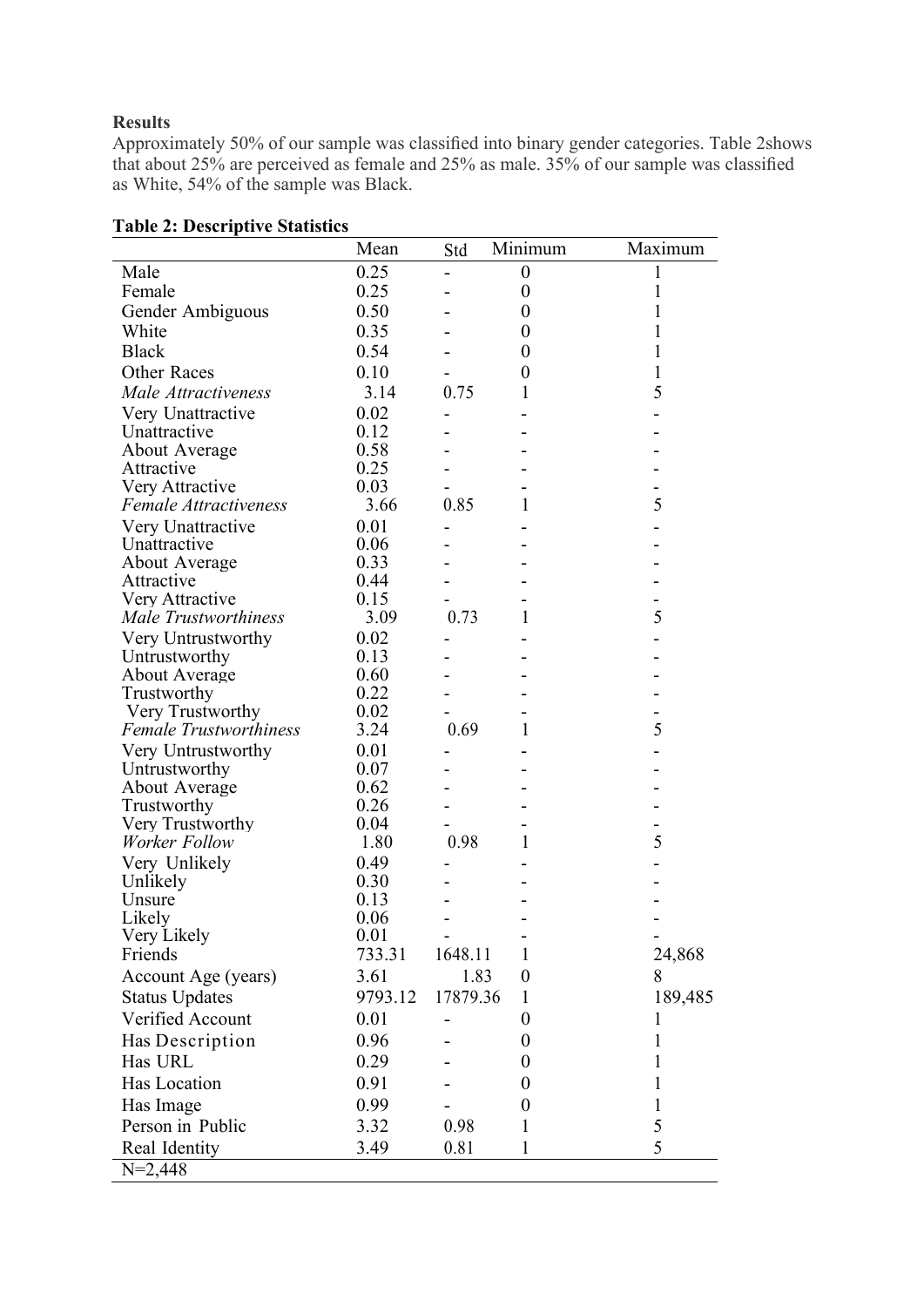Table 3 describes our worker sample: 54% are male and 45% female, 48% have a bachelor's degree or higher, and approximately 85% of the sample is White. Our sample had higher levels of education and was less racially diverse than the general population of the United States. About 39% of respondents were 18–29 years old. In addition, nearly every worker reported using social networking sites; and 81% of the workers self-reported having a Twitter account (Table 3).

| <b>Table 3: Demographic of Mturk Workers</b> |      |  |  |  |
|----------------------------------------------|------|--|--|--|
| Variables                                    | Mean |  |  |  |
| Sex                                          |      |  |  |  |
| Male                                         | 0.54 |  |  |  |
| Female                                       | 0.45 |  |  |  |
| Prefer not to answer                         | 0.01 |  |  |  |
| <b>Relationship Status</b>                   |      |  |  |  |
| Married                                      | 0.28 |  |  |  |
| Divorced                                     | 0.07 |  |  |  |
| Single                                       | 0.48 |  |  |  |
| Living with partner                          | 0.13 |  |  |  |
| Separated                                    | 0.03 |  |  |  |
| Widowed                                      | 0.01 |  |  |  |
| Age                                          |      |  |  |  |
| 18-29 years old                              | 0.39 |  |  |  |
| 30-44 years old                              | 0.45 |  |  |  |
| 56-59 years old                              | 0.12 |  |  |  |
| over 60 years old                            | 0.04 |  |  |  |
| Race                                         |      |  |  |  |
| Hispanic                                     | 0.08 |  |  |  |
| <b>Black</b>                                 | 0.08 |  |  |  |
| White                                        | 0.85 |  |  |  |
| Asian                                        | 0.08 |  |  |  |
| American Indian or Alaska Native             | 0.03 |  |  |  |
| Hawaiian or Pacific Islander                 | 0.01 |  |  |  |
| Level of Education                           |      |  |  |  |
| Less than High School                        | 0.13 |  |  |  |
| Some College                                 | 0.38 |  |  |  |
| Bachelor's degree                            | 0.40 |  |  |  |
| Graduate School                              | 0.08 |  |  |  |
| Income                                       |      |  |  |  |
| Less than 15,000                             | 0.12 |  |  |  |
| 15,000-39,000                                | 0.22 |  |  |  |
| 40,000-59,000                                | 0.22 |  |  |  |
| 60,000-79,000                                | 0.12 |  |  |  |
| 80,000 or more                               | 0.15 |  |  |  |
| N=956                                        |      |  |  |  |

Table 4 provides a summary of our findings, which outline an important association between perceived characteristics and evaluations of trust and hypothesized visibility.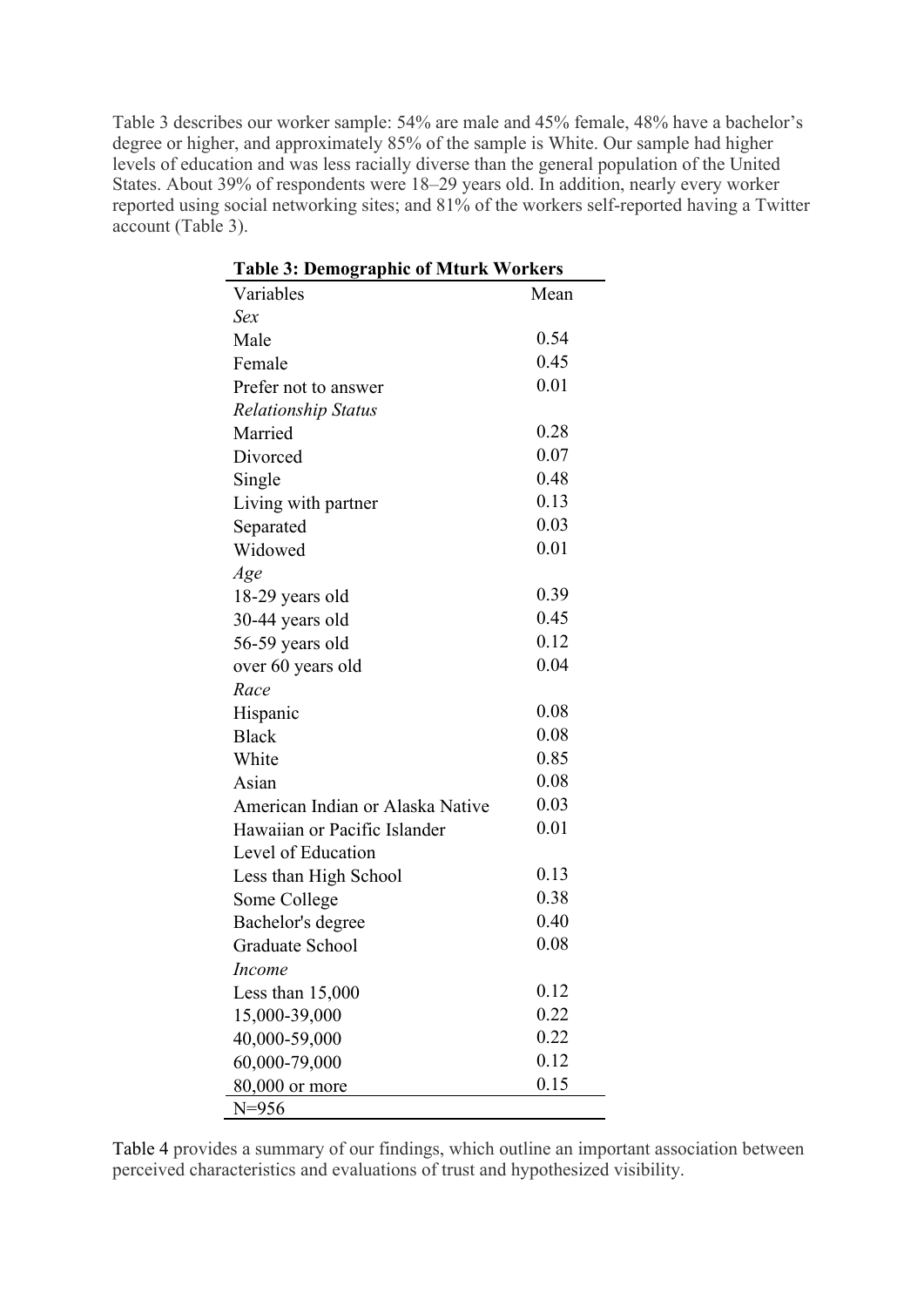#### **Table 4: Summary of Findings**

|                                                                                                                                         | Overall |
|-----------------------------------------------------------------------------------------------------------------------------------------|---------|
| Workers are more likely to follow trustworthy Twitter accounts.                                                                         | N/A     |
| <b>Evaluations of Trust</b>                                                                                                             |         |
| Workers are more likely to evaluate attractive accounts as trustworthy.                                                                 | ✔       |
| Workers are more likely to evaluate White accounts as trustworthy<br>compared to other racial categories<br><b>Potential Visibility</b> | ✓       |
| Workers are more likely to follow attractive Twitter accounts                                                                           | ✔       |
| Workers are more likely to follow White Twitter accounts compared to Black<br>Twitter                                                   | N/A     |
| White workers are more likely to follow White accounts compared to other<br>racial categories                                           | ✔       |

Results based upon mixed-effect logistic regression analyses  $\checkmark$  Significant Finding; N/A -not a statistically significant relationship

### *Trust and desire to follow twitter account*

We found that while trustworthiness was positively associated with whether the worker indicated they would follow the account, this relationship was not statistically significant.

#### *Trust*

We find that attractiveness was positively associated with evaluations of trust ( $p$  < 0.001). But while a beauty premium appears to lead to positive evaluations of trust for all types of Twitter accounts, the effect of attractiveness carries greater importance for some Twitter users than others. Based on our estimates, the premium of good looks was considerably smaller for White males than they are for White females or Black males.

Very attractive White females had a higher predicted probability of being viewed as trustworthy than very unattractive White females, holding other variables at their means  $(p<0.05)$ . Similarly, very attractive Black male and Black female Twitter accounts had a higher predicted probability of being perceived as trustworthy than very unattractive Black accounts  $(p < 0.001)$ . Very attractive Black female accounts had a higher probability compared to their unattractive counterparts ( $p$  < 0.001).

Our results also suggest that workers were more likely to evaluate White Twitter accounts as trustworthy. Black male and female Twitter accounts were viewed as less trustworthy compared to their White counterparts. White male accounts had a higher probability of being viewed as trustworthy compared to accounts believed to belong to Black male accounts  $(p<0.01)$ . Likewise, White female accounts had a higher probability of being evaluated as trustworthy compared to Black female accounts, holding other variables at their means  $(p < 0.001)$ .

#### *Desire to follow*

Overall, we find a beauty premium, with workers more likely to follow Twitter accounts with images of very attractive individuals compared to accounts evaluated as very unattractive. However, while attractive Twitter accounts fare better, the association between physical attractiveness and whether the worker would follow the account is only significant for White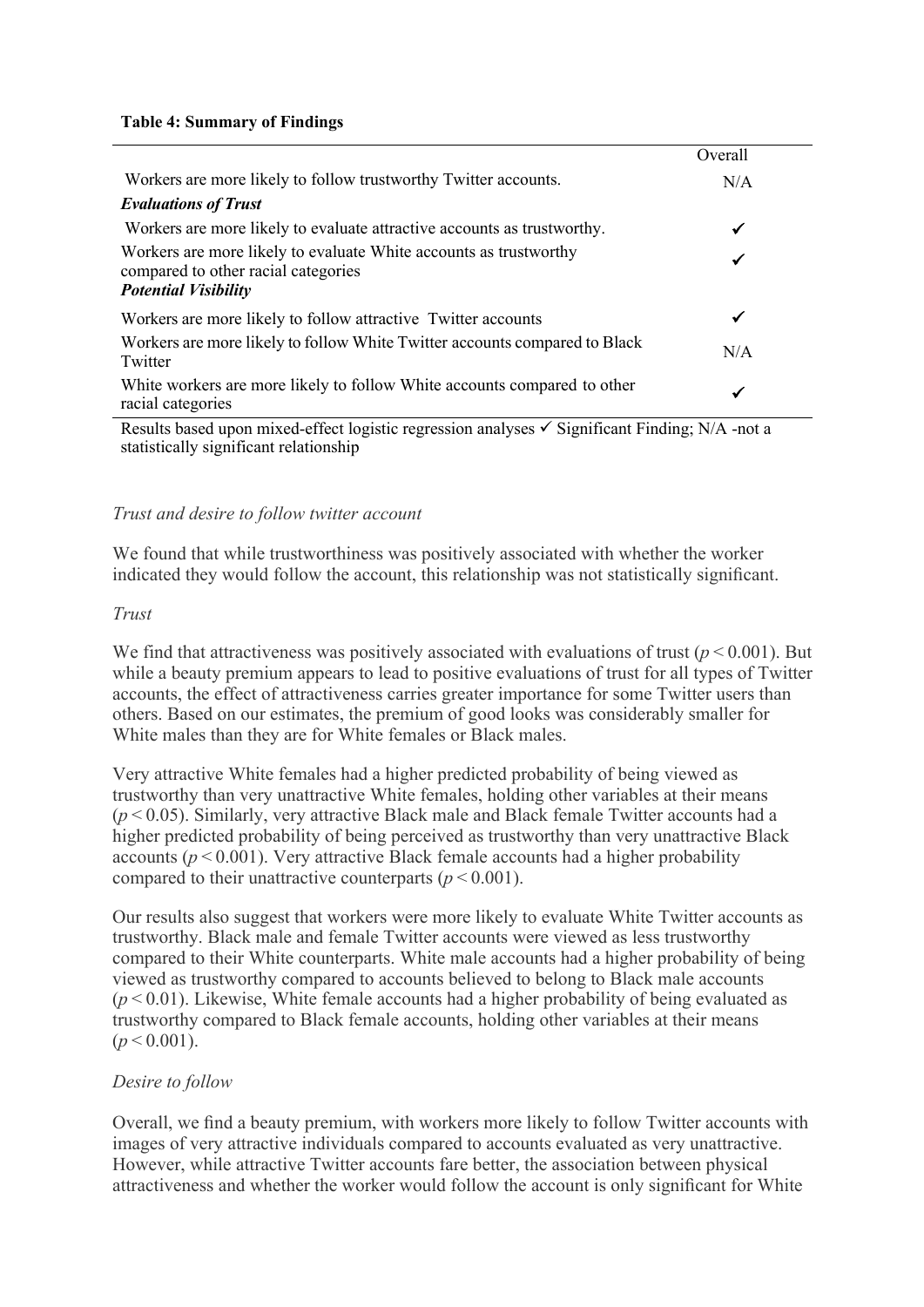male Twitter accounts and Black female Twitter accounts. Very attractive White males have a higher predicted probability that the worker would follow the account compared to very unattractive White males ( $p \le 0.05$ ). Similarly, very attractive Black females have a higher probability of the worker following their account than very unattractive Black female accounts, holding other variables at the means  $(p < 0.001)$ . In terms of perceived race, while Black accounts were negatively associated with the likelihood that workers would follow the account this relationship was not statistically significant.

## *White homophily*

We found evidence of a significant association between workers' evaluations and racial homophily. White workers were more likely to evaluate White accounts as trustworthy. In this case, racial homophily, defined as White workers evaluating profile images of White individuals, takes on greater significance for unattractive accounts. Black male and female Twitter accounts evaluated as unattractive were less likely to be viewed as trustworthy than their White counterparts by White workers  $(p < 0.01)$ .

Also, White workers were more likely to follow Twitter accounts perceived as White compared to other racial categories. We find that workers' race is significantly related to the hypothesized action of following both male and female Twitter accounts ( $p \le 0.05$ ). While our analyses cannot fully test for in-group racial preference, these findings reveal the importance of exploring the relationship between racial homophily and online visibility.

# **Limitations**

When exploring differences in trustworthiness and potential visibility across race, attractiveness, and gender we lost statistical power because we were examining smaller subgroups. Given this restriction we focused on racial homophily and include worker's selfreported gender as a control variable. Future analysis will explore how social media users' perceived social characteristics fully relates to the demographics of their online audience. While further experimental work is needed to confirm a causal effect of Twitter users' race, gender, or attractiveness, our comparisons illustrate the importance of considering the intersectionality of social media users' self-presentation when studying online interactions. Trust may be influenced by other variables such as Tweet content or sentiment.

Another limitation is that workers' evaluations do not capture a live Twitter audience. In our study, an active link was embedded that populated a new window for workers to view Twitter profiles and they could read through previous tweets. To address this shortcoming, we tracked the amount of time workers spent evaluating three profiles. Workers spent roughly three and a half minutes looking at each profile and answering all of the corresponding questions. However, MTurk workers are not the same as social media users. In this study, we explore individual preferences of workers as a source of homophily, but cannot examine biases defined by the chances that people interact with individuals or test the effects of homogeneity of Twitter as a whole. Understanding how trustworthiness relates to social categorization carries implications for interventions to reduce biases. For instance, lightskinned participants assigned to enact a dark-skinned body in virtual reality had reduced implicit racial bias (Peck, Seinfeld, Aglioti, & Slater, 2013).

Despite these limitations, our study calls for understanding how biases may affect online behavior. Social media profiles provide cues that produce evaluations based on social characteristics. These evaluations have the power to impact interactions online. This also means that online platforms have the opportunity to destabilize such perceptions. Future work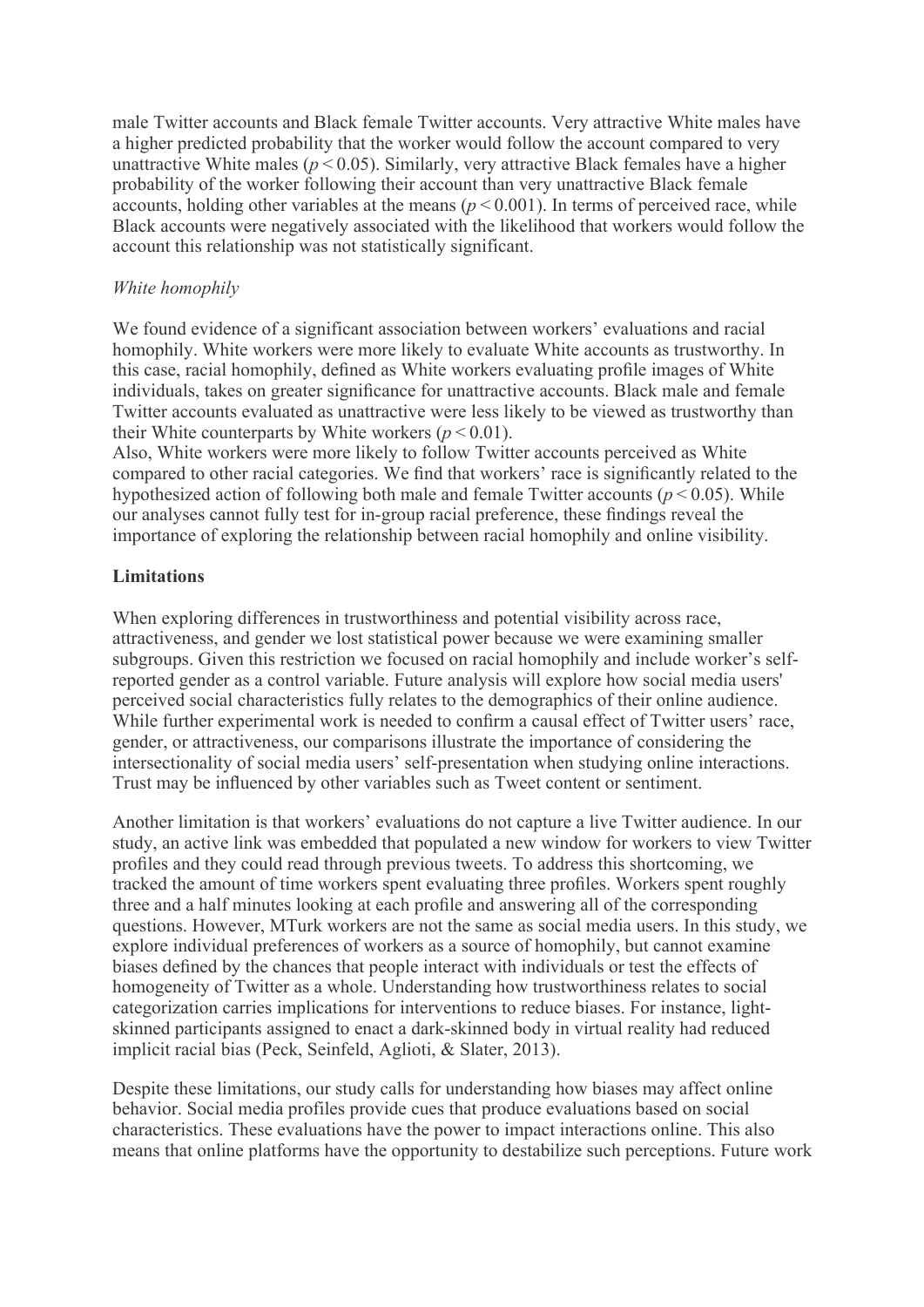can assess how perceptions of trust are potentially mediated by gender, race, and attractiveness and the malleability of these perceptions.

In the previous paragraphs, we analyzed the differences in whether MTurk workers evaluated a Twitter account as trustworthy or the likelihood that they would follow the account. We examine possible social psychological drivers that reflect broad hypotheses of this variation: gender, race, physical attractiveness, and racial homophily. By showing a beauty premium and that White MTurk workers are more willing to trust same-race Twitter accounts, we hope to shed light on various explanations of visibility and potential discrimination online. This study calls for additional work on understanding how Twitter users' race or attractiveness may influence evaluations of trust and indirectly their online visibility. Understanding these mechanisms carries important implications for designing and fostering trust in online platforms (Bos, Olson, Gergle, Olson, & Wright, 2002).

# **Conclusion**

In principle, online platforms can reduce the scope of biases. But how social media users evaluate each other each other remains undertheorized. Small heuristic cues provided in Twitter accounts lead to evaluations of social characteristics. In turn, these evaluations affect trust and whether users might follow their account. Our study sets the groundwork for testing this premise by exploring how social factors such as race or attractiveness relate to Twitter users' trustworthiness or visibility. Our results suggest that in many ways, online social characteristics may activate many of the same perceptions they do offline. We find a beauty premium with attractive Twitter accounts being positively associated with evaluations of trust and workers being more likely to follow their account compared to unattractive accounts. We also found that accounts perceived as Black were negatively associated with these outcomes. White male and female accounts had a significantly higher probability of being viewed as trustworthy compared to Black accounts. We attribute this to racial homophily with assessments being impacted by racial similarity. In our study, White workers were more likely to positively assess Twitter accounts with White profile images than accounts depicting nonwhite individuals. Our results provide compelling evidence that greater attention must be paid to understanding the role perceived characteristics play in shaping online visibility and trust. While our findings need to be experimentally validated, this study highlights the necessity of understanding how perceived race structure online interactions.